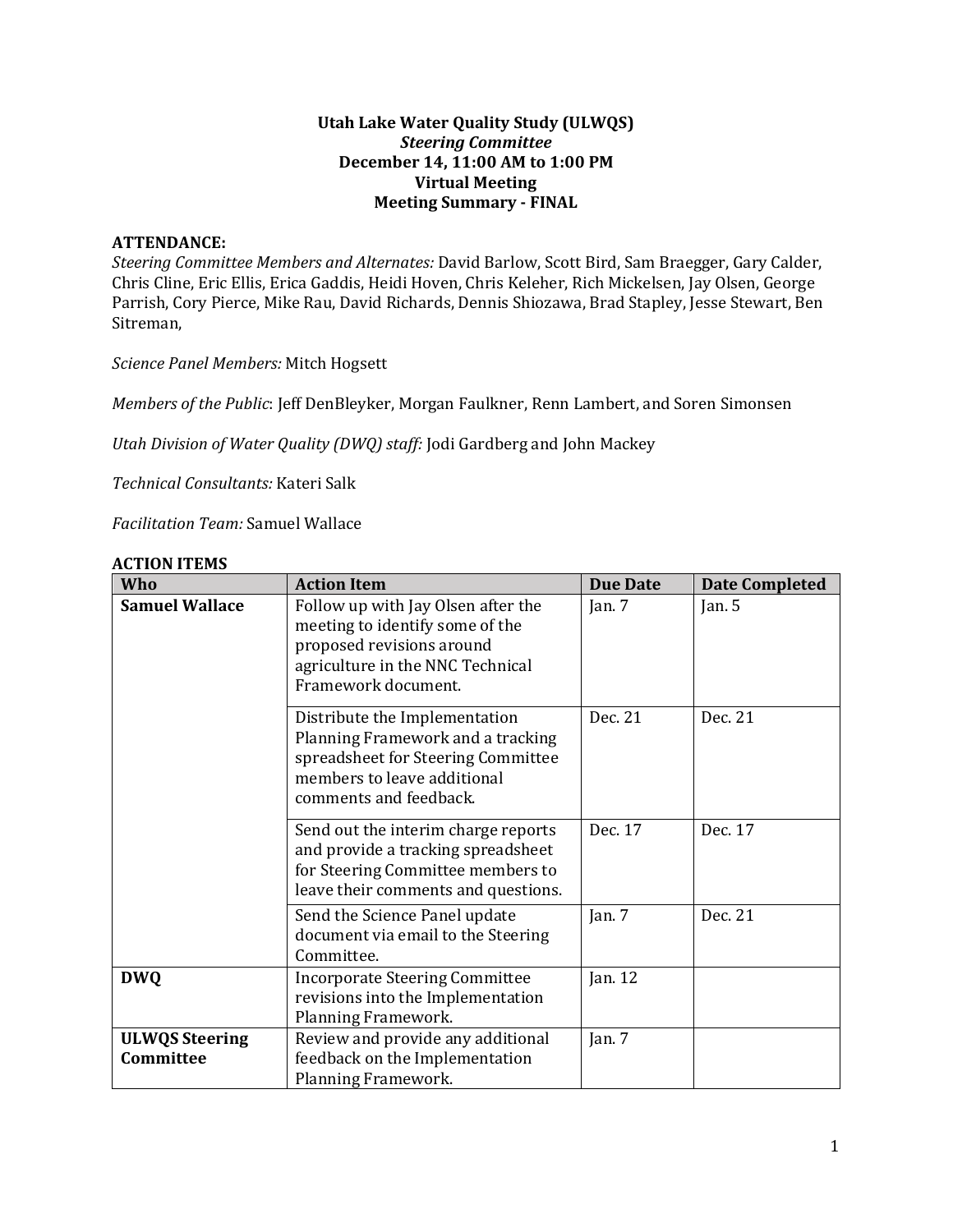| Who                   | <b>Action Item</b>              | Due Date  | <b>Date Completed</b> |
|-----------------------|---------------------------------|-----------|-----------------------|
| <b>ULWOS Steering</b> | Review and provide feedback and | Jan. $12$ |                       |
| Committee             | questions on the interim charge |           |                       |
|                       | question reports.               |           |                       |

## **DECISIONS AND APPROVALS**

No decisions or approvals were made at this meeting.

### **PHASE 3 IMPLEMENTATION PLANNING FRAMEWORK OVERVIEW**

Erica Gaddis, DWQ, provided an overview of the Phase 3 Implementation Planning Framework. Her overview is summarized below.

#### *Overview*

- The DWO has committed to pursuing implementation planning in parallel with developing the numeric nutrient criteria (NNC). Scott Daly, DWQ, developed the Implementation Planning Framework with input from Steering Committee members and the publicly owned treatment work (POTW) community.
- The Implementation Planning Framework is similar to NNC Technical Framework in that each framework outlines the steps and process for developing the implementation plan and NNC, respectively. The Implementation Planning Framework can also be used to develop requests for proposals (RFP) if the work is contracted out to the consultant.
- Samuel Wallace, Peak Facilitation Group, distributed the Implementation Planning Framework to Steering Committee members before the meeting.
- The framework begins with an executive summary, which will be written once the Steering Committee members approve the rest of the document.
- The next section of the framework outlines the objectives of the Utah Lake Water Quality Implementation Program. These objectives were created using input from Steering Committee members and the POTW community. The objectives of the Utah Lake Water Quality Implementation Program are to:
	- $\circ$  Develop a practical, feasible, and effective nutrient management program through the evaluation of a suite of implementation scenarios that address all significant sources;
	- $\circ$  Incorporate all significant nutrient sources to Utah Lake, including nonpoint, point, and atmospheric sources;
	- o Evaluate the most cost-effective in-lake and watershed strategies to improve water quality in Utah Lake with the goal to see measurable improvements as quickly as feasible;
	- o Develop an adaptive management approach to address changing watershed conditions and respond to the effectiveness of the implementation program;
	- o Utilize flexible regulatory tools for implementation of point source discharge permits, e.g., water quality trading and/or watershed-based permits;
	- o Engage all management partners; and
	- o Leverage federal, state, and local funding
- Significant federal dollars are coming to the state for water quality in the form of stimulus funds and infrastructure dollars. There may be an opportunity to leverage those funding sources for implementation.
- The plan is organized into a traditional watershed planning construct and modified to incorporate several Steering Committee and POTW considerations. There are seven steps to the plan: 1) ULWQS phase 2 work elements, 2) build partnerships, 3) watershed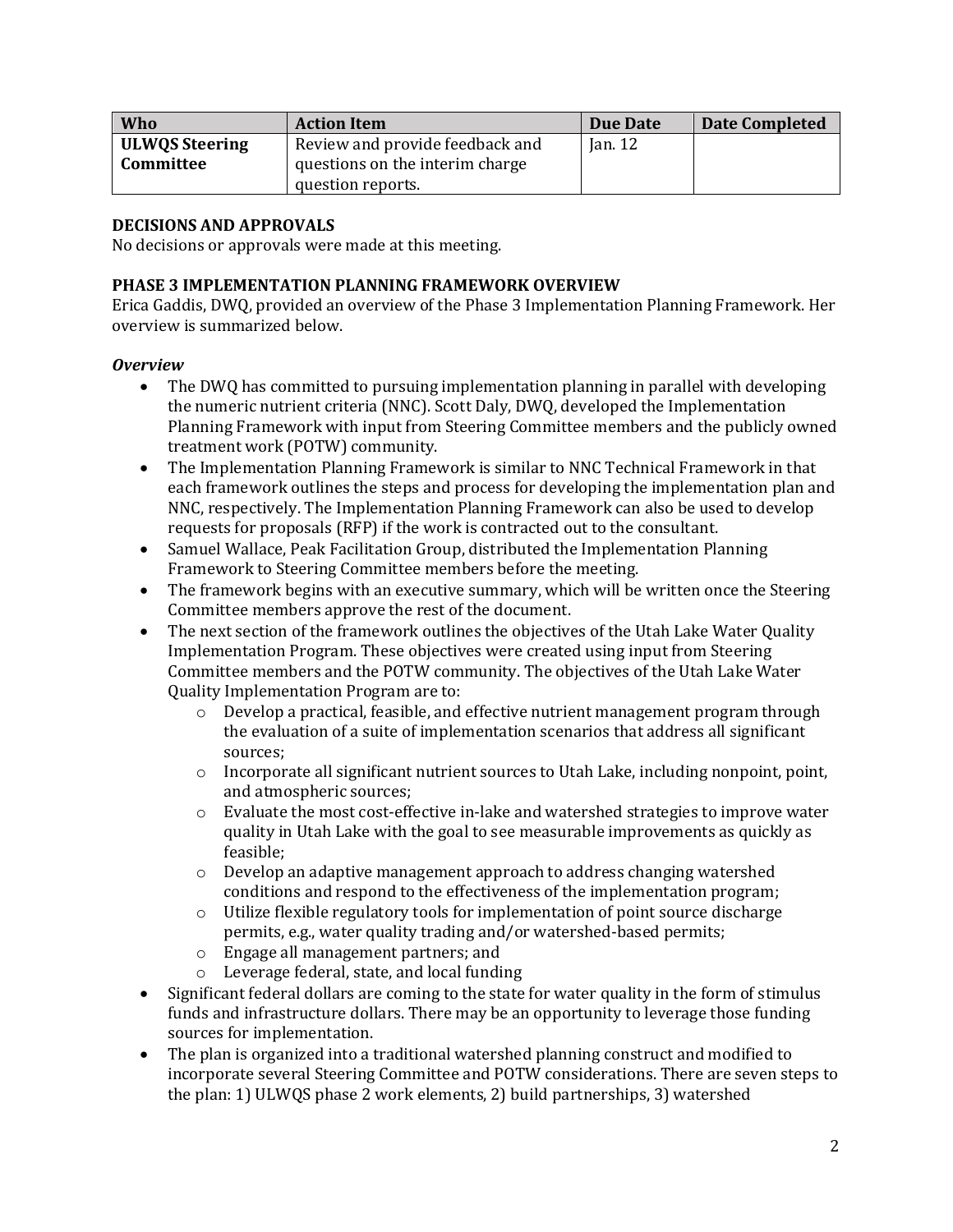characterization, 4) assess potential nutrient management implementation strategies, 5) permit implementation, 6) cost and feasibility, and 7) assemble the implementation program.

• The seven steps of the plan are organized into seven tables. In each table, there is a column for the projects/components, objective, approach, dependencies (i.e., what other projects need to be completed before this project can begin), lead and partners, start date, end date, and estimated cost or level of effort.

#### *Table Overview*

- The first table outlines the projects for the ULWOS phase 2 work elements. Phase 2 involves developing the NNC, so many of the projects in this table are focused on modeling and analysis. Phase 2 will occur in parallel with phase 3 work. In some cases, information from phase 2 is needed to inform elements of implementation planning. For example, there need to be in-lake and watershed models to analyze different implementation scenarios.
- The second table outlines the projects for watershed characterization. This table focuses on source identification and quantification (i.e., the major sources of nutrients to Utah Lake that should be addressed in an implementation plan). Characterizing the watershed is also dependent on the Science Panel completing some of their ongoing studies. Other projects under the watershed characterization step include critical source area prioritization, which involves identifying the major nonpoint sources for nutrients, and evaluating future growth and land-use scenarios as the county changes over the next several decades.
- The next table outlines the process for assessing potential nutrient management implementation strategies. This table addresses the scenario planning elements of the implementation plan. The Steering Committee will need to articulate enough scenarios and use the results to optimize the implementation plan without being paralyzed by overanalyzing too many scenarios. The scenarios are broken out by source: point source, stormwater, nonpoint source, atmospheric deposition, and ecological restoration. Some of the scenario analyses depend on ongoing research to be completed. The table also highlights a first-cut approach on how to develop the scenarios. For example, there are four draft scenarios for the wastewater treatment plants (WWTP) that came from the POTW community. The last row of the table outlines how scenarios might be combined to evaluate a multi-strategy implementation plan. Evaluating scenarios in combination facilitates the potential for a water quality trading program.
- The next table outlines the process for analyzing permit implementation. This table helps answers questions around how new standards will be incorporated into a permit. Many considerations go into developing a permit system, including accounting for seasonality, determining whether a permit is based on loads or concentrations, determining how to capture future growth, and developing a monitoring plan.
- The next table outlines the process for assessing cost and feasibility. Once the scenarios are developed, consultants can use the in-lake and watershed models to determine how various scenarios will impact water quality in the lake. Consultants will also analyze the cost and feasibility for each scenario. The Steering Committee member can then use the results of these analyses to discuss the implementation plan. This analysis will occur in parallel with the NNC development, which can serve as the third decision point for the Steering Committee.
- The last table involves assembling the implementation program. One goal for this step is to include a water quality trading element in the implementation program for the long term.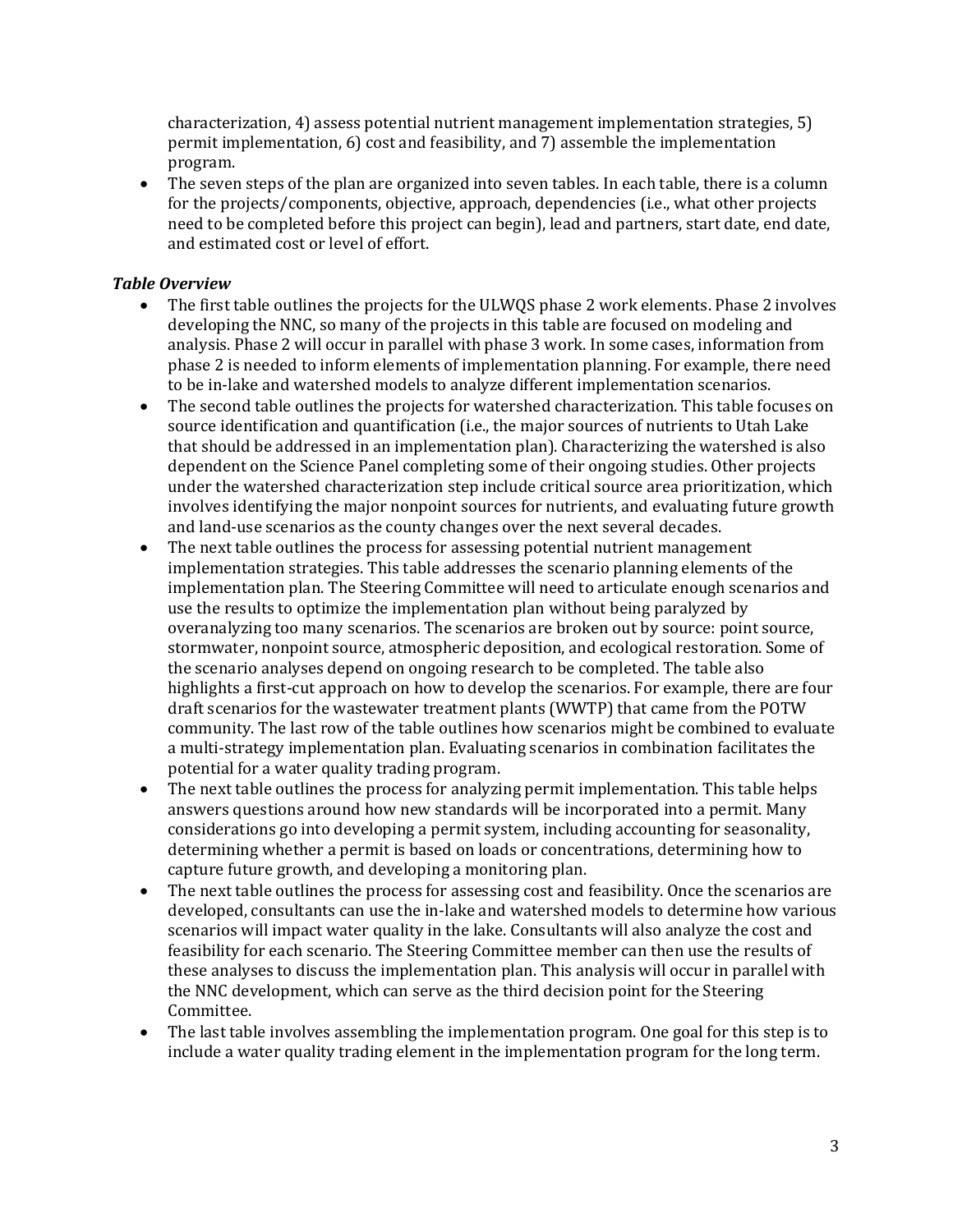# *Appendix*

There is one appendix to the document, which summarizes the POTW's and Steering Committee's preliminary input on the implementation framework.

### *Funding*

- There is a \$25 million allocation in the Governor's budget for Utah Lake preservation. If allocated, that funding would go to DWQ to commit to water quality improvement projects by 2024. The funding would have to be used by 2026. That funding may be useful for implementing low-hanging fruit projects. Due to the timing of the funding, there may be an interim phase when the Steering Committee can decide on clear implementation measures that they can implement today without the NNC or implementation plan being completed.
- The federal infrastructure bill will also result in significant funding to the state to distribute via the state's revolving loan program through grants or low-interest loans.

#### *Steering Committee Member Clarifying Questions*

Steering Committee members asked clarifying questions. Questions are indicated in italics, with the corresponding response in plain text.

#### *Is there anything in the Implementation Planning Framework on sediment reflux?*

Sediment recycling is mentioned under the ecological restoration row in Table 4: Assess Potential Nutrient Management Implementation Strategies. If it is not clear in the Implementation Planning Framework that there will be an evaluation of sediment recycling and reflux as a major source of nutrients to Utah Lake, DWQ will make it more clear.

#### *One scenario in the appendix summary identifies a "no human" scenario. Is that scenario included in the approach?*

The "no human" scenario is included. This scenario is part of setting the boundary condition for Utah Lake. The models can be used to identify that boundary condition.

#### *Does the "no human" scenario refer to no point source and nonpoint source loading into Utah Lake?*

- The scenario is about differentiating the anthropogenic load from the natural background load. This scenario can be done by running a watershed model without point source loads, agricultural loads, stormwater loads, and replacing impervious surfaces in the model with natural vegetation. The model is an estimate.
- The "no humans" scenario in the Framework document is described as "reference" and defined as "minimal anthropogenic nutrient loads." The phrase "no humans" is a shorthand and not the official way this scenario is described. It is not accurate or socially acceptable to describe this scenario as the "no human" scenario as people have lived and impacted Utah Lake for a long time.

#### *One important question to consider in this document is "how clean is clean?" How does this Implementation Planning Framework address that question?*

The "how clean is clean" question is at the center of the ULWQS. DWQ is committed to answering this question in parallel with the cost and feasibility analysis. The expectation is that there will be a range of potential criteria, a range of whether certain scenarios will achieve those criteria, and the cost and uncertainty associated with those scenarios.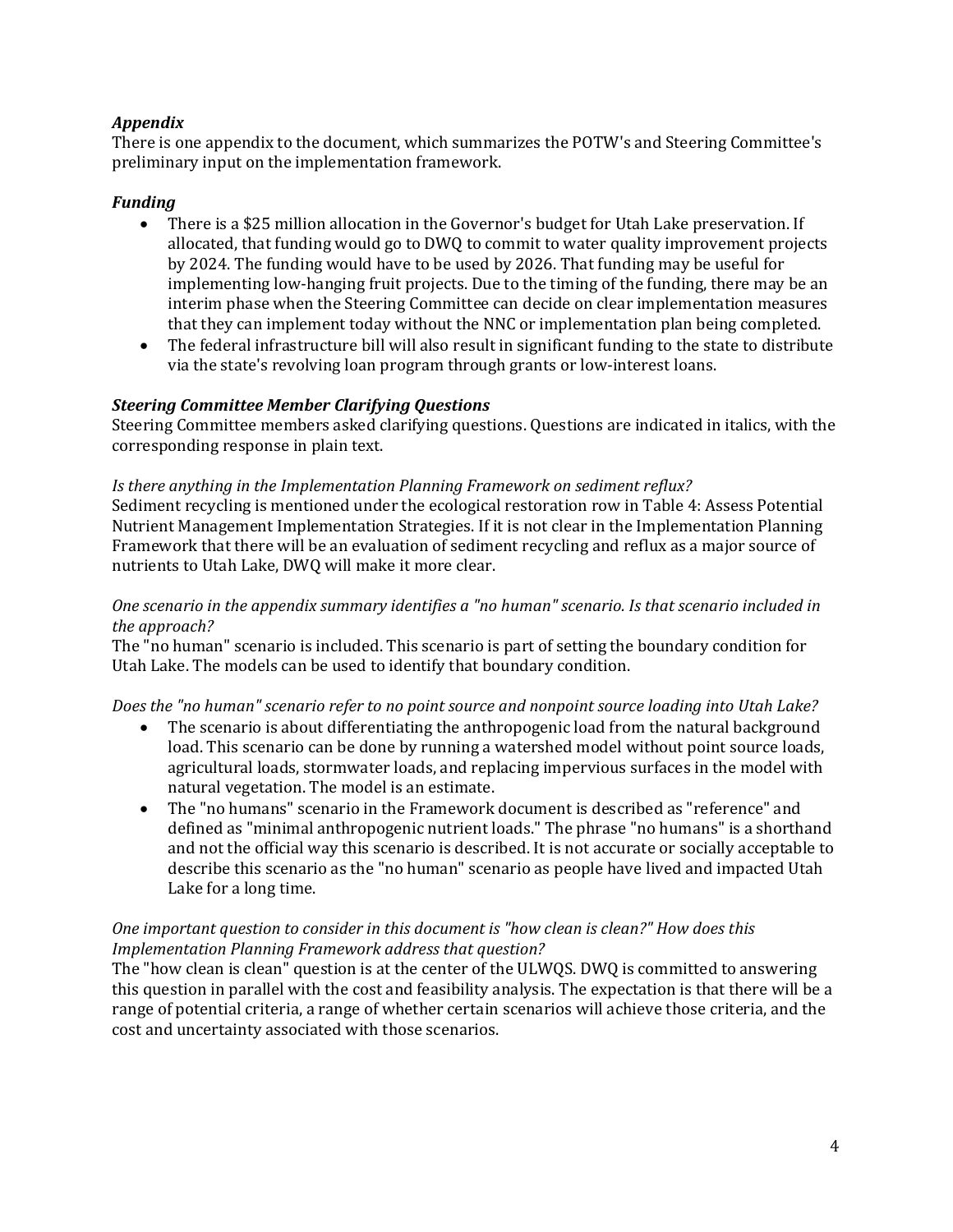*Can the models determine "how clean is clean enough" (vs. "how clean is clean") based on where stable desirable conditions can be attained? Has a "stable desirable condition" been defined?* The ULWQS management goals table is the first attempt at describing stable desirable conditions. The models will help project the expected water quality result for each implementation scenario. The models will help answer Steering Committee questions, including how clean is clean enough. The goal of the Clean Water Act is not to get to pristine conditions; it is to determine what is clean enough to support the beneficial uses of Utah Lake.

## *Will the ULWQS in-lake and watershed models account for mixing, wind blowing, and stirring of the sediment?*

Yes, those dynamics will be included in the model.

*The implementation framework identifies adaptive management, but it does not discuss how monitoring will feed into adaptive management. Will the monitoring be tailored depending on what strategy or scenarios are pursued? Is there baseline monitoring that needs to occur, and are people monitoring now to establish baseline data as the Steering Committee moves into implementation?*

- The Implementation Planning Framework does not give the details of the adaptive management program; it only outlines the type of elements that would need to be included. There will be time to get into the details of the work.
- DWQ is collecting baseline data on water quality in Utah Lake. The ULWQS Science Panel is also gathering data on sediment chemistry and sediment-water column interface data. DWQ has also been working with partners to gather watershed data, including stormwater data. The watershed model will be calibrated to that data.
- Line 29 in Table 7: Assemble the Implementation Program references the monitoring associated with milestones to track progress.

### *Is there a deadline for comments on the implementation plan?*

The goal of today's conversation is not to finalize this plan. After the meeting, there will be more time for Steering Committee members to provide additional comments and feedback.

#### *Is it premature for the Steering Committee to begin implementation planning, considering that many of the Science Panel studies are not yet completed? Will these incomplete studies impact how the Steering Committee develops the implementation plan?*

The NNC development and implementation planning will occur in two parallel but separate paths. In 2023, the NNC and the implementation planning will be brought together. The elements of the implementation planning that the Steering Committee is pursuing now will be helpful regardless of the results of those scientific studies. There are deadlines for finishing the ULWQS in 2024, so implementation planning cannot wait until the NNC is developed.

#### *When will the study on the historical conditions of Utah Lake be completed?*

The paleolimnology and paleoecology studies that will identify the historical condition of Utah Lake have been delayed. The labs that process the core data were not operating due to COVID. The expected completion date for the studies is the end of 2022.

#### *The atmospheric deposition scenario indicates that there will be implementation strategies outside the Utah Lake Watershed. How should the Steering Committee members anticipate implementing projects outside of the watershed for that scenario?*

Atmospheric deposition is one of the scenarios identified in the Implementation Planning Framework. The ULWQS Steering Committee will have to evaluate optimal approaches for addressing those sources. Ultimately, it will likely come down to a cost-benefit analysis to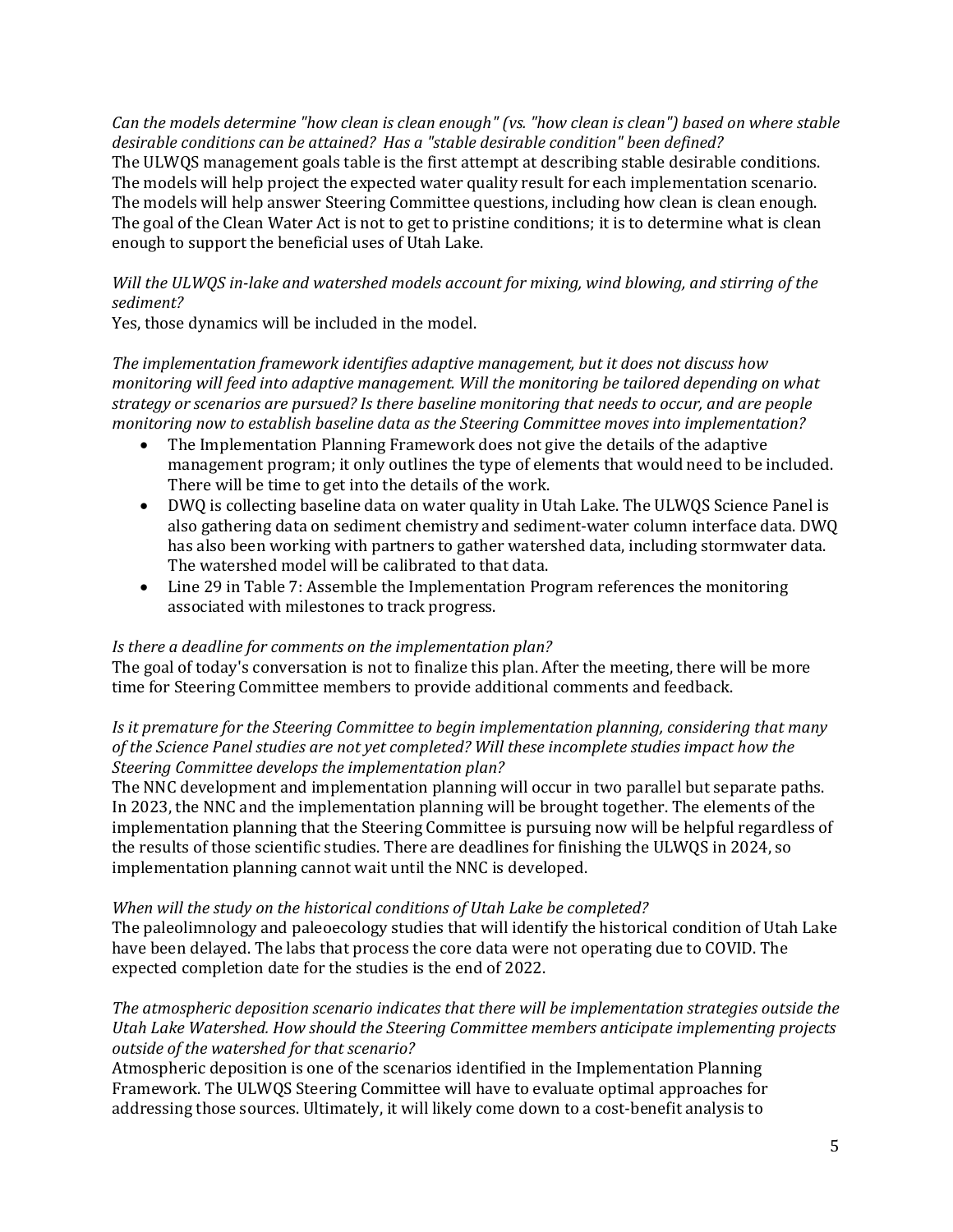determine the relative benefit of wetting dry lake beds to reduce atmospheric sources of dust. These types of projects will be evaluated within the context of the other scenarios.

*There is a lot of emphasis in the Implementation Planning Framework on addressing human population growth. How flexible and adaptable is the timeline for developing the Implementation Plan? What happens once the plan is developed, particularly regarding future population growth?*

- In terms of population growth, there is a set year for planning purposes (either 2040 or 2060). The timeline needs to be within an appropriate planning horizon for wastewater treatment plants.
- Most of the growth in Utah County is likely to happen in the southern part of the county, where there are smaller treatment plants. If DWQ were to set load limits without accounting for future growth, southern Utah County wastewater treatment facilities would have a higher burden for managing nutrients. One idea to address human population growth is to have a mechanism to give a placeholder load for that growth so that the cost does not fall on the southern facilities. There are also options for impact fees or water quality trading programs as appropriate. These topics are all for future discussion. There is also the option to use new infrastructure funding to incentivize or prepare utilizes within the county to accommodate growth and protect water quality. These incentives can also extend to nonpoint sources and stormwater. Trading has been an effective tool where there are many sources. There are many details to explore to figure out what a trading program could look like. The Implementation Planning Framework recognizes that these elements and programs need to be considered within the implementation plan.

*Sediments coming from wildfires in south Utah County are high in phosphorus and resulting in sediment deposition in Utah Lake. These sediments could result in nutrient spikes. There should be mitigation strategies to address these sediment flows into Utah Lake. Are the increased sediment flows from the recent fires in south Utah County included in the Implementation Planning Framework?*

- Sediment flows would fall under the nonpoint scenario. However, it may need its own bucket with its own mitigation strategies. DWQ staff will consider how to incorporate and account for increased sediment flows from fires into the Implementation Planning Framework.
- Numerous projects are currently being implemented under the Watershed Restoration Initiative to reduce the sediment flows going to Utah Lake.

*Will the ULWQS modeling be used to evaluate Utah Lake management proposals, such as the Utah Lake Islands proposal? Considering that new scenarios will come up over the next couple of years, how will the models address those new scenarios?*

- DWQ is not evaluating the Utah Lake Islands proposal at this time because DWQ has not yet received a proposal or technical work.
- The ULWQS models could be used to evaluate future proposals or stressors in the watershed. Maintaining and updating the ULWQS models should be a component of the adaptive management framework so that they have an application beyond the ULWQS.
- The ULWQS models are very complicated, so there may be a need to meet with the technical consultants to simplify the models so that they can continue to be updated and used in the future.
- There is a proposal to establish the Utah Lake Authority. There may be an opportunity to have that body maintain and manage the models depending on its charter. The Utah Lake Authority, if established, will also have funding to potentially spend on implementation.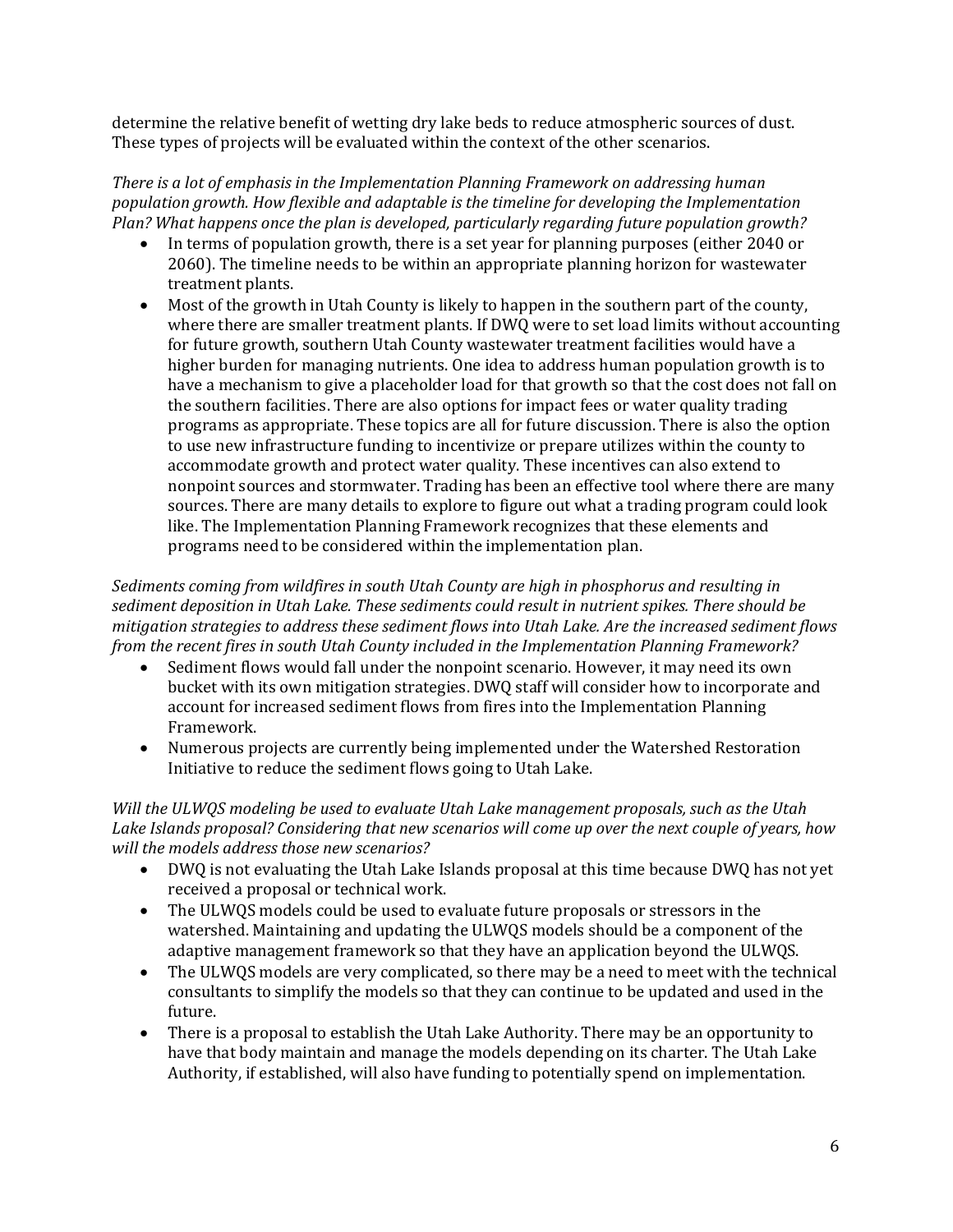## *Steering Committee Member Comments*

Steering Committee members provided comments on the Implementation Planning Framework. Their comments are summarized below.

- Table 5: Permit Implementation identifies the need to determine whether permits are based on loads or concentrations. There is interest in pursuing load-based trading over concentration-based trading. The Steering Committee will have the opportunity to discuss these types of considerations at future meetings, including the timeline for load-based trading and permits (e.g., annual, seasonal, etc.).
- There should be a consideration of preserving perennial flows into the Great Salt Lake ecosystem in the Implementation Planning Framework.
- The Great Salt Lake Ecosystem Program continuously updates its ecosystem model. Moving forward, there should be a nding or organizational commitment to maintain and update the ULWQS models to be used in the future.
- Unrelated to the Implementation Planning Framework, the language on agriculture in the introduction of the Steering Committee NNC Technical Framework does not correspond with what is in the management tables. After the meeting, Samuel Wallace will follow up with Jay Olsen to identify some of the proposed revisions around agriculture in the NNC Technical Framework document.

# *Identified Revisions to Make to the Implementation Planning Framework*

The following revisions will be incorporated into the Implementation Planning Framework:

- Clarify that there will be an evaluation of sediment recycling and reflux as a major source of nutrients to Utah Lake as part of the ecological restoration scenarios
- Clarify the monitoring components are necessary and connected to the adaptive management component of the implementation plan in Table 7: Assemble the Implementation Program
- Consider how to incorporate and account for increased sediment flows from fires into the Implementation Planning Framework
- Add language into the adaptive management/monitoring section of the Implementation Planning Framework to consider how to maintain and update the ULWQS models so that they can be used in the future

# *Public Comment*

Members of the public provided comments on the Implementation Planning Framework. Their comments are summarized below.

- Wasatch Front Water Quality Council (WFWQC) is developing a food web model, which will be completed in several months. This food web model could help identify the difference between water column primary production and benthic primary production.
- Restoration efforts that may be of interest to the Steering Committee members are occurring near Timpanogos Special Service District (TSSD).

### *Steering Committee Polling Results*

Steering Committee members filled out a poll to indicate their preliminary level of support for the framework. This poll does not indicate approval for the report.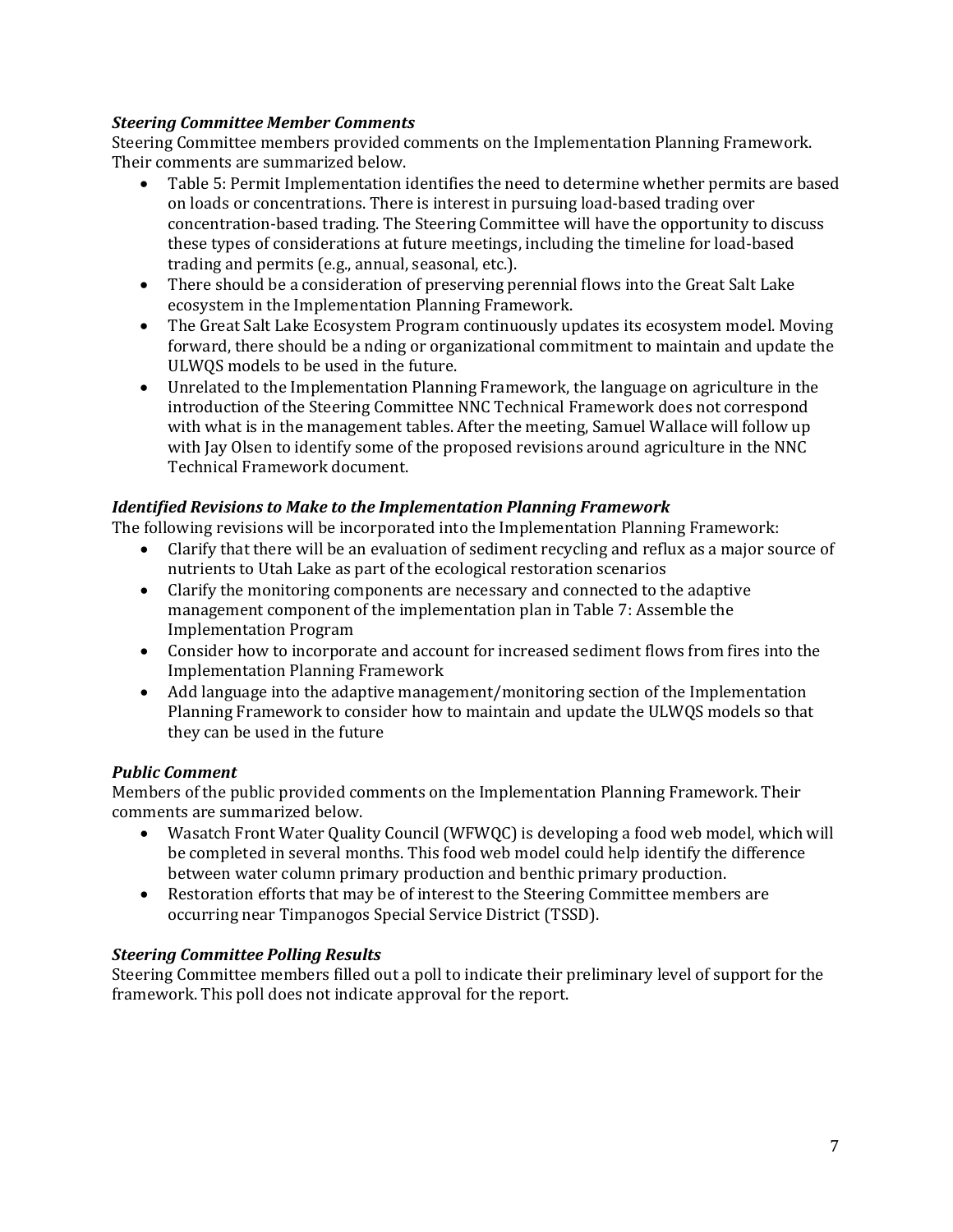| Response                                     | <b>Number of Responses</b> | Percentage of Responses |
|----------------------------------------------|----------------------------|-------------------------|
| The framework generally seems $\parallel$ 12 |                            | 86%                     |
| good.                                        |                            |                         |
| Not sure yet. I would like more              |                            | 14%                     |
| time to review the document.                 |                            |                         |
| I have some concerns with the                |                            | $0\%$                   |
| framework that I would like to               |                            |                         |
| discuss.                                     |                            |                         |

*Based on what you know now, what is your preliminary level of support for the framework?*

# *Next Steps for the Framework*

- Steering Committee members will have more time to review the document. Samuel Wallace will distribute the Implementation Planning Framework and a tracking spreadsheet for Steering Committee members to leave additional comments and feedback. Additional feedback will be due in early January.
- Steering Committee members should think about what an interim implementation strategy looks like if the legislator allocates funding for Utah Lake management in the short term.

# **INTERIM CHARGE QUESTION REPORT OVERVIEW**

Samuel Wallace, Peak Facilitation Group, presented an overview of the interim charge question reports. His comments are summarized below.

- The purpose of the charge questions is to take stock of the available and forthcoming information that will inform responses to the charge questions, develop preliminary responses to the charge questions, and assess the confidence in their responses based on the quality, amount, and agreement of available evidence sources.
- From late August to late October, Science Panel members volunteered and participated in six subgroups according to their expertise. The six groups developed interim responses to the charge questions by topic. The six subgroups were:
	- o Macrophytes and diatoms
	- o Historical conditions
	- o Sediments
	- o Harmful algal blooms
	- o Fish, aquatic life, and birds
	- o Criteria development
- Tetra Tech provided support to all six charge question subgroups by compiling information to help the subgroups develop responses and assess the confidence of those responses based on existing evidence.
- Most subgroups met twice, and some met three times to develop the interim charge question reports. The Science Panel then received an overview of all the interim charge question reports on October 20.
- Each report begins with a background and approach section that gives an overview of the report's content and the process for developing them. The report will then list the charge questions that the subgroup was responsible for. The next section in the report is the evaluation of the charge questions. The last two sections in each report identify what studies were used to evaluate the charge questions and what forthcoming studies will provide more information to help develop responses.
- For each charge question, there is an evidence evaluation narrative, confidence narrative, and interim synthesis statement. The evidence evaluation narrative describes the technical